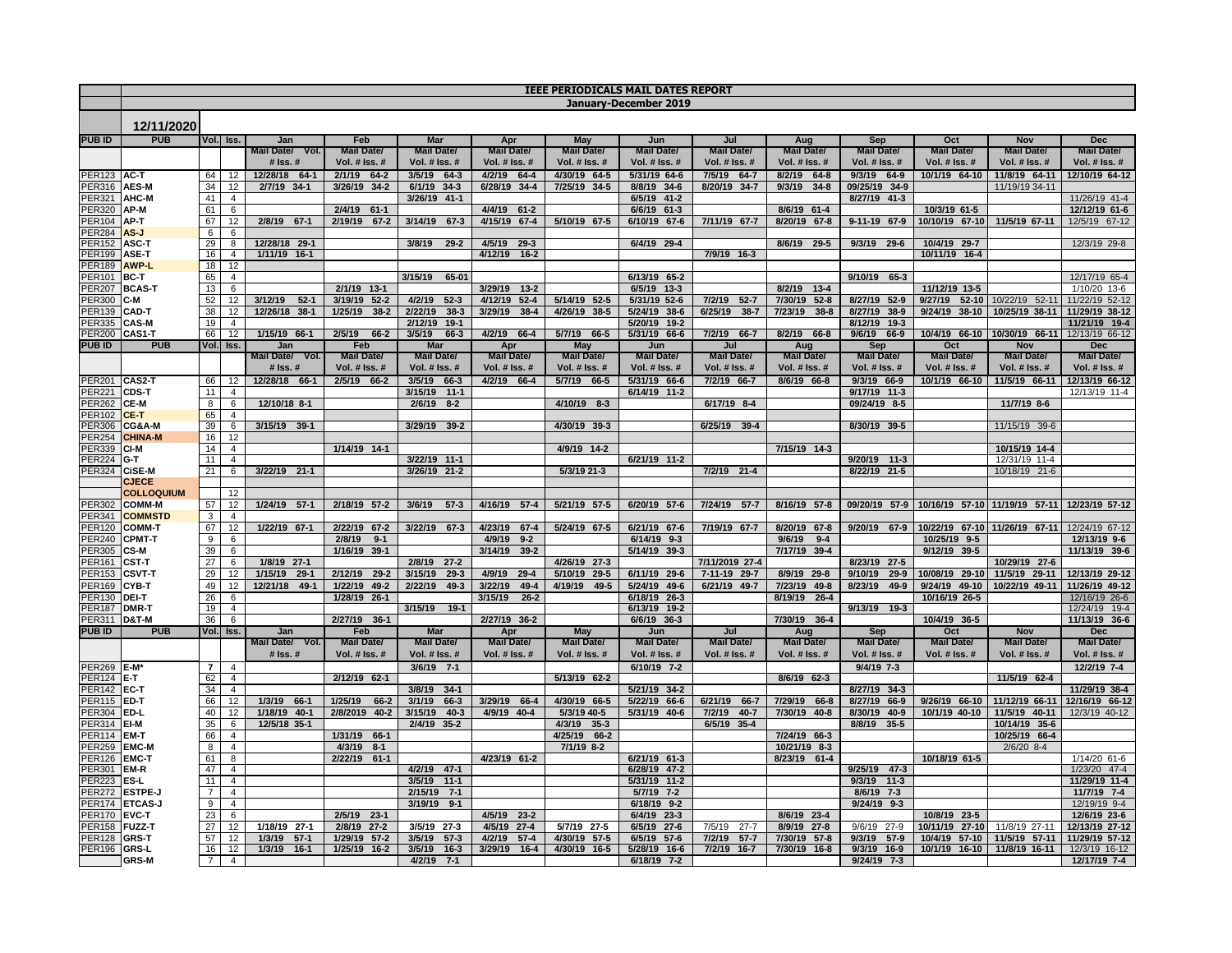| <b>PER179</b>                  | <b>HMS-T</b>                  | 49             | 6                 |                                   | 1/22/19 49-1        |                                   | 3/19/19 49-2        |                              | 5/21/19 49-3                |                                    | 7/23/19 49-4         |                              | 9/20/19 49-5                                      |                               | 12/13/19 49-6     |
|--------------------------------|-------------------------------|----------------|-------------------|-----------------------------------|---------------------|-----------------------------------|---------------------|------------------------------|-----------------------------|------------------------------------|----------------------|------------------------------|---------------------------------------------------|-------------------------------|-------------------|
| <b>PER330</b>                  | IA-M                          | 25             | 6                 | 12/12/18 25-1                     |                     | 2/12/19 25-2                      |                     | 4/10/19 25-3                 |                             | 6/12/19 25-4                       |                      | 8/15/19 25-5                 |                                                   | 10/9/19 25-6                  |                   |
| PER132                         | IA-T                          | 55             | $\overline{7}$    | 1/2/19<br>$55-1$                  |                     |                                   | 3/28/19 55-2        |                              | 5/29/19 55-3                |                                    | 7/25/19 55-4         |                              | 9/25/19 55-5                                      |                               | 12/2/19 55-6      |
| <b>PER173</b>                  | IC-M                          | 23             | 6                 | 3/15/19 23-1                      |                     | 4/30/19 23-2                      |                     | 7/30/19 23-3                 |                             | 10/25/19 23-4                      |                      | 12/24/19 23-5                |                                                   | 2/4/20 23-6                   |                   |
| <b>PER208 IE-M</b>             |                               | 13             | 4                 |                                   |                     | 3/25/19 13-1                      |                     |                              | 6/25/19 13-2                |                                    |                      | 09/25/19 13-3                |                                                   |                               | 12-30-19 13-4     |
| <b>PUBID</b>                   | <b>PUB</b>                    |                | Vol. Iss.         | Jan                               | Feb                 | <b>Mar</b>                        | Apr                 | May                          | Jun                         | Jul                                | Aug                  | Sep                          | Oct                                               | <b>Nov</b>                    | <b>Dec</b>        |
|                                |                               |                |                   | Mail Date/ Vol.                   | <b>Mail Date/</b>   | <b>Mail Date/</b>                 | <b>Mail Date/</b>   | <b>Mail Date/</b>            | <b>Mail Date/</b>           | <b>Mail Date/</b>                  | <b>Mail Date/</b>    | <b>Mail Date/</b>            | <b>Mail Date/</b>                                 | <b>Mail Date/</b>             | <b>Mail Date/</b> |
|                                |                               |                |                   | $#$ Iss. $#$                      | Vol. # Iss. #       | Vol. $#$ Iss. $#$                 | Vol. $#$ Iss. $#$   | Vol. # Iss. #                | Vol. # Iss. #               | Vol. $#$ Iss. $#$                  | <b>Vol. # Iss. #</b> | Vol. # Iss. #                | Vol. # Iss. #                                     | Vol. $#$ Iss. $#$             | Vol. # Iss. #     |
| <b>PER113 IE-T</b>             |                               | 66             | 12                | 12/27/18<br>66-1                  | 1/18/19 66-2        | 2/20/19 66-3                      | 3/13/19 66-4        | 4/19/19 66-5                 | 5/20/19 66-6                | 6/19/19 66-7                       | 7/18/19 66-8         | 8/15/19 66-9                 | 9/18/19 66-10                                     | 10/17/19 66-11                | 11/15/19 66-12    |
| <b>PER203</b>                  | <b>IINF-T</b>                 | 15             | 12                | 1/11/19 15-1                      | 2/12/19<br>$15 - 2$ | 3/15/19 15-3                      | 4/12/19 15-4        | 5/10/19 15-5                 | 6/21/19 15-6                | 7/12/19 15-7                       | 8/13/19 15-8         | 9/10/19 15-9                 | 10/11/19 15-10 11/15/19 15-11                     |                               | 12/13/19 15-12    |
| <b>PER332</b>                  | IM-M                          | 22             | 6                 |                                   | $22 - 1$<br>2/13/19 |                                   | 3/25/19 22-2        |                              | 5/9/19 22-3                 |                                    | 7/29/19 22-4         |                              | 9/25/2019 22-5                                    |                               | 12/2/19 22-6      |
| PER458                         | IM-T                          | 68             | 12                | 12/20/18 68-1                     | 1/7/19<br>68-2      | 2/21/19 68-3                      | 3/18/19<br>68-4     | 4/24/19 68-5                 | 5/20/19 68-6                | 6/17/19 68-7                       | 7/18/19 68-8         | 8/15/19 66-9                 | 9/20/19 68-10                                     | 10/16/19 68-11                | 11/18/19 68-12    |
| PER503                         | <b>INST</b>                   | 43             | $\overline{4}$    |                                   |                     |                                   |                     |                              |                             |                                    |                      |                              |                                                   |                               |                   |
| <b>PER155</b>                  | IP-T                          | 28             | 6                 |                                   |                     |                                   |                     |                              |                             |                                    |                      |                              |                                                   |                               |                   |
| PER315 IS-M                    |                               | 34             | 6                 |                                   | 3/22/19<br>$34-1$   |                                   | 5/14/19 34-2        |                              | 7/23/19<br>$34-3$           |                                    | 9/27/19 34-4         |                              | 12/13/19 34-5                                     |                               | 01/28/20 34-6     |
| PER112                         | IT-T                          | 65             | 12                | 12/26/18 65-1                     | 1/25/19<br>$65 - 2$ | 2/22/19 65-3                      | 3/22/19<br>$65 - 4$ | 4/26/19 65-5                 | 5/28/19<br>$65 - 6$         | 6/21/19 65-7                       | 7/19/19 65-8         | 8/23/19 65-9                 | 9/20/19<br>65-10                                  | 10/25/19 65-11                | 11/26/19 65-12    |
| PER183                         | <b>ITPRO-M</b>                | 21             | 6                 |                                   | 3/8/19 21-1         |                                   | 4/12/19 21-2        |                              | 5/28/19 21-3                |                                    | 7/23/19 21-4         |                              | $21 - 5$<br>9/17/19                               |                               | 11/19/19 21-6     |
| <b>PER217</b>                  | <b>ITS-M</b>                  | 11             | $\overline{4}$    |                                   |                     | 1/23/19 11-1                      |                     |                              | 4/24/19 11-2                |                                    |                      | $7/24/19$ 11-3               |                                                   |                               | 10/21/19 11-4     |
| PER185                         | <b>ITS-T</b>                  | 20             | 12                |                                   |                     |                                   |                     |                              |                             |                                    |                      |                              |                                                   |                               |                   |
| <b>PER484</b>                  | IV-T                          | $\overline{4}$ | $\overline{4}$    |                                   |                     | $3/5/19$ 4-1                      |                     |                              | 5/31/19 4-2                 |                                    |                      | $9/3/19$ 4-3                 |                                                   |                               | 11/29/19 4-4      |
| PER430                         | LT-J                          | 37             | 6                 |                                   | 3/14/19 37-1        | 2/26/19 55-03                     | 4/17/18 37-2        |                              | 6/20/19 37-3                |                                    | 8/14/19 37-4         | 8/30/19 55-9                 | 10/16/19 37-5                                     |                               | 12/18/19 37-6     |
| <b>PER131</b>                  | <b>MAG-T</b>                  | 55             | 12                |                                   |                     |                                   | 3/22/19<br>$55 - 4$ | 4/26/19 55-5                 | 5/24/19 55-6                | 7/2/19 55-7                        | 7/23/19 55-8         |                              | 9/27/19 55-10                                     | 10/29/19 55-11                | 11/29/19 55-12    |
| <b>PER237</b>                  | <b>MAG-L</b><br><b>MECH-T</b> | 9<br>24        | $\mathbf{1}$<br>6 | 12/18/18 9-1                      | 2/22/19 24-1        |                                   | 4/23/19 24-2        |                              | 6/21/19 24-3                |                                    | 8/20/19 24-4         |                              | 10/29/19 24-5                                     |                               | 1/10/20 24-6      |
| <b>PER168</b><br><b>PER470</b> | <b>MEMS-J</b>                 | 28             | 6                 |                                   | $28-1$<br>2/8/19    |                                   | 4/12/19<br>$28-2$   |                              | 6/11/19 28-3                |                                    | $28 - 4$<br>8/6/19   |                              | 10/8/19 28-5                                      |                               | 12/6/19 28-6      |
| PER138                         | MI-T                          | 38             | 12                | 2/18/19 38-1                      | 2/22/19<br>$38-2$   | 3/11/19 38-3                      | 4/9/19<br>$38 - 4$  | 5/7/19 38-5                  | 6/10/19 38-6                | 7/9/19 38-7                        | $38 - 8$<br>8/7/19   | 9/5/19 38-9                  | 10/4/19 38-10                                     | 11/1/19 38-11                 | 12/14/19 38-12    |
| <b>PER307</b>                  | <b>MICRO-M</b>                | 39             | 6                 |                                   | 3/5/19<br>$39-1$    |                                   | $39-2$<br>3/26/19   |                              | 5/17/19 39-3                |                                    | 7/30/19 39-4         |                              | 9/20/19<br>$39 - 5$                               |                               | 11/15/19 39-6     |
| <b>PER182</b>                  | MM-T                          | 21             | 12                | 12/28/18 21-1                     | 2/1/19<br>$21 - 2$  | 3/1/19 21-3                       | 3/29/19<br>$21 - 4$ | 4/30/19 21-5                 | 5/31/19 21-6                | 6/28/19 21-7                       | 7/30/19 21-8         | 8/30/19 21-9                 | 10/1/19 21-10                                     | 10/30/19 21-11                | 11/26/19 21-12    |
| PER118                         | <b>MTT-T</b>                  | 67             | 14                | 1/25/19 67-1                      | 2/15/19<br>$67 - 2$ | 3/13/19 67-3                      | 4/11/19<br>67-4     | 5/13/19 67-5                 | 6/11/19 67-6                | 7/10/19<br>$67 - 7$                | 8/22/19 67-8         | 9/10/19 67-9                 |                                                   | 10/10/19 67-10 11/12/19 67-11 | 1/9/20 67-12      |
| <b>PER325</b>                  | <b>MULTI-M</b>                | 26             | 4                 | 3/29/19 26-1                      |                     |                                   | 6/18/19 26-2        |                              |                             | 9/3/19<br>$26 - 3$                 |                      |                              | 11/29/19 26-4                                     |                               |                   |
| PER334                         | MW-M                          | 20             | 12                | 12/12/18 20-1                     | 1/11/19<br>$20 - 2$ | 2/7/19 20-3                       | 3/7/19<br>$20 - 4$  | 4/4/19 20-5                  | 5/6/19 20-6                 | 6/4/19 20-7                        | 7/3/19 20-8          | 8/5/19 20-9                  | 9/6/19 20-10                                      | 10/10/19 20-11 11/12/19 20-12 |                   |
| <b>PER151</b>                  | ™WC-L                         | 29             | 12                | 1/15/19 29-1                      | 2/19/19<br>$29-2$   | 3/5/19 29-3                       | 4/12/19 29-4        | 5/14/19 29-5                 | 6/14/19 29-6                | 7/9/19 29-7                        | 8/13/19 29-8         | 9/10/19 29-9                 | 10/11/19 29-10   11/15/19 29-11                   |                               | 12/13/19 29-12    |
| <b>PUB ID</b>                  | <b>PUB</b>                    |                | Vol. Iss.         | Jan                               | Feb                 | Mar                               | Apr                 | May                          | Jun                         | Jul                                | Aug                  | Sep                          | Oct                                               | <b>Nov</b>                    | <b>Dec</b>        |
|                                |                               |                |                   | Mail Date/ Vol.                   | <b>Mail Date/</b>   | <b>Mail Date/</b>                 | <b>Mail Date/</b>   | <b>Mail Date/</b>            | <b>Mail Date/</b>           | <b>Mail Date/</b>                  | <b>Mail Date/</b>    | <b>Mail Date/</b>            | <b>Mail Date/</b>                                 | <b>Mail Date/</b>             | <b>Mail Date/</b> |
|                                |                               |                |                   | $#$ Iss. $#$                      | Vol. $#$ Iss. $#$   | Vol. $#$ Iss. $#$                 | Vol. $#$ Iss. $#$   | Vol. $#$ Iss. $#$            | Vol. $#$ Iss. $#$           | Vol. $#$ Iss. $#$                  | <b>Vol. # Iss. #</b> | Vol. $#$ Iss. $#$            | Vol. $#$ Iss. $#$                                 | Vol. $#$ Iss. $#$             | Vol. $#$ Iss. $#$ |
| <b>PER192</b>                  | <b>NANO-T</b>                 | 18             | 6                 |                                   |                     |                                   |                     |                              |                             |                                    |                      |                              |                                                   |                               |                   |
| <b>PER209</b>                  | <b>NANO-M</b>                 | 13             | 6                 | 1/22/19 13-1                      |                     | 3/26/19 13-2                      |                     | 5/17/19 13-3                 |                             | 7/19/19 13-4                       |                      | 9/20/19 13-5                 |                                                   | 11/19/19 13-6                 |                   |
| PER317                         | <b>NET-M</b>                  | 33             | 6                 | 1/8/19 33-1                       |                     | 3/26/19 33-2                      |                     | $33 - 3$<br>5/31/19          |                             | 8/2/19 33-4                        |                      | 10/08/19 33-5                |                                                   |                               |                   |
| <b>PER149</b>                  | <b>NNLS-T</b>                 | 30             | 12                | 1/8/19 30-1                       | 2/8/19<br>$30-2$    | 3/8/19<br>$30-3$                  | 4/9/19 30-4         | 5/7/19<br>$30 - 5$           | 6/5/19 30-6                 | 7/11/19<br>$30 - 7$                | 8/9/19<br>$30 - 8$   | 9/10/19<br>$30-9$            | 10/11/19 30-10                                    | 11/5/19 30-11                 | 12/17/19 30-12    |
| <b>PER106</b>                  | NS-T                          | 66             | 12                | 1/25/19 66-1                      | 2/22/19<br>66-2     | 66-3<br>3/22/19                   | 4/23/19 66-4        | 5/24/19 66-5                 | 6/21/19 66-6                | 7/30/19<br>66-7                    | 8/23/19<br>66-8      | 9/24/19 66-9                 | 10/25/19 66-10                                    | 11/26/19 66-11                | 12/24/19 66-12    |
| <b>PER229</b>                  | OCN-J                         | 11             | $\overline{4}$    |                                   |                     | 4/15/19<br>$11-1$                 |                     |                              | 6/24/19 11-2                |                                    |                      | 10/28/19 11-3                |                                                   |                               | $1/2/19$ 11-4     |
| <b>PER135</b>                  | <b>PAMI-T</b>                 | 41             | 12                | 12/11/18 41-1                     | 1/15/19 41-2        | 2/12/19<br>$41 - 3$               | 3/15/19 41-4        | 4/9/19 41-5                  | 5/14/19<br>$41 - 6$         | 6/11/19 41-7                       | 7/5/19 41-8          | 8/9/19 41-9                  | 9/10/19 41-10                                     | 10/8/19 41-11                 | 11/12/19 41-12    |
| <b>PER125</b>                  | PC-T<br><b>PEL-M</b>          | 62             | $\overline{2}$    |                                   |                     | 2/19/19 6-1                       |                     |                              | 4/18/19 62-1<br>6/19/19 6-2 |                                    |                      | $9/12/19$ 6-3                |                                                   |                               |                   |
| <b>PER282</b>                  |                               | 6              | $\overline{4}$    |                                   |                     |                                   |                     |                              |                             |                                    |                      |                              |                                                   |                               | 12/16/19 6-4      |
| <b>PER450</b>                  | <b>PEL-T</b><br>P&E-M         | 34             | 12                | 12/20/18 34-1<br>1/7/19<br>$17-1$ | 12/31/18 34-2       | 2/21/19<br>$34-3$<br>2/22/19 17-2 | 3/20/19 34-4        | 4/16/19 34-5<br>4/12/19 17-3 | 5/16/19 34-6                | 7/2/19<br>$34 - 7$<br>6/19/19 17-4 | 7/15/19 34-8         | 8/14/19 34-9<br>8/21/19 17-5 | 9/11/19 34-10                                     | 10/16/19 34-11                | 11/18/19 34-12    |
| <b>PER337</b><br><b>PER177</b> | <b>PHOTOV-J</b>               | 17<br>9        | 6<br>6            | 1/3/19 9-1                        |                     | $2/26/19$ 9-2                     |                     | 4/26/19 9-3                  |                             | 6/25/19 9-4                        |                      | 8/30/19 9-5                  |                                                   | 10/21/19 17-6<br>11/5/19 9-6  |                   |
| <b>PER506</b>                  | <b>POT(STM)</b>               | 38             | 6                 | $38-1$<br>1/2/19                  |                     | $38 - 2$<br>3/8/19                |                     | 5/8/19 38-3                  |                             | 7/8/19<br>$38 - 4$                 |                      | $38-5$<br>9/4/19             |                                                   | 11/12/19 38-6                 |                   |
| <b>PER501</b>                  | <b>PROC</b>                   | 107            | 12                | 1/9/19<br>$107-1$                 | 2/6/19<br>$107 - 2$ | 3/7/19<br>$107 - 3$               | 4/3/19<br>$107 - 4$ | 5/17/19<br>$107 - 5$         | 6/6/19 107-6                | 7/30/19<br>$107 - 7$               | 8/13/19<br>$107 - 8$ | 9/13/19<br>$107 - 9$         | 10/15/19 107-10 10/30/19 107-11 12/10/19 107-12   |                               |                   |
| PER107 PS-T                    |                               | 47             | 12                | 1/11/19 47-1                      | 2/15/19 47-2        | 3/8/19 47-3                       | 4/12/19 47-4        | 5/14/19<br>$47 - 5$          | 6/14/19 47-6                | 7/16/19 47-7                       | 8/20/19 47-8         | 9/13/19                      | 47-9 10/11/19 47-10 11/22/19 47-11 12/17/19 47-12 |                               |                   |
|                                |                               |                |                   |                                   |                     |                                   |                     |                              |                             |                                    |                      |                              |                                                   |                               |                   |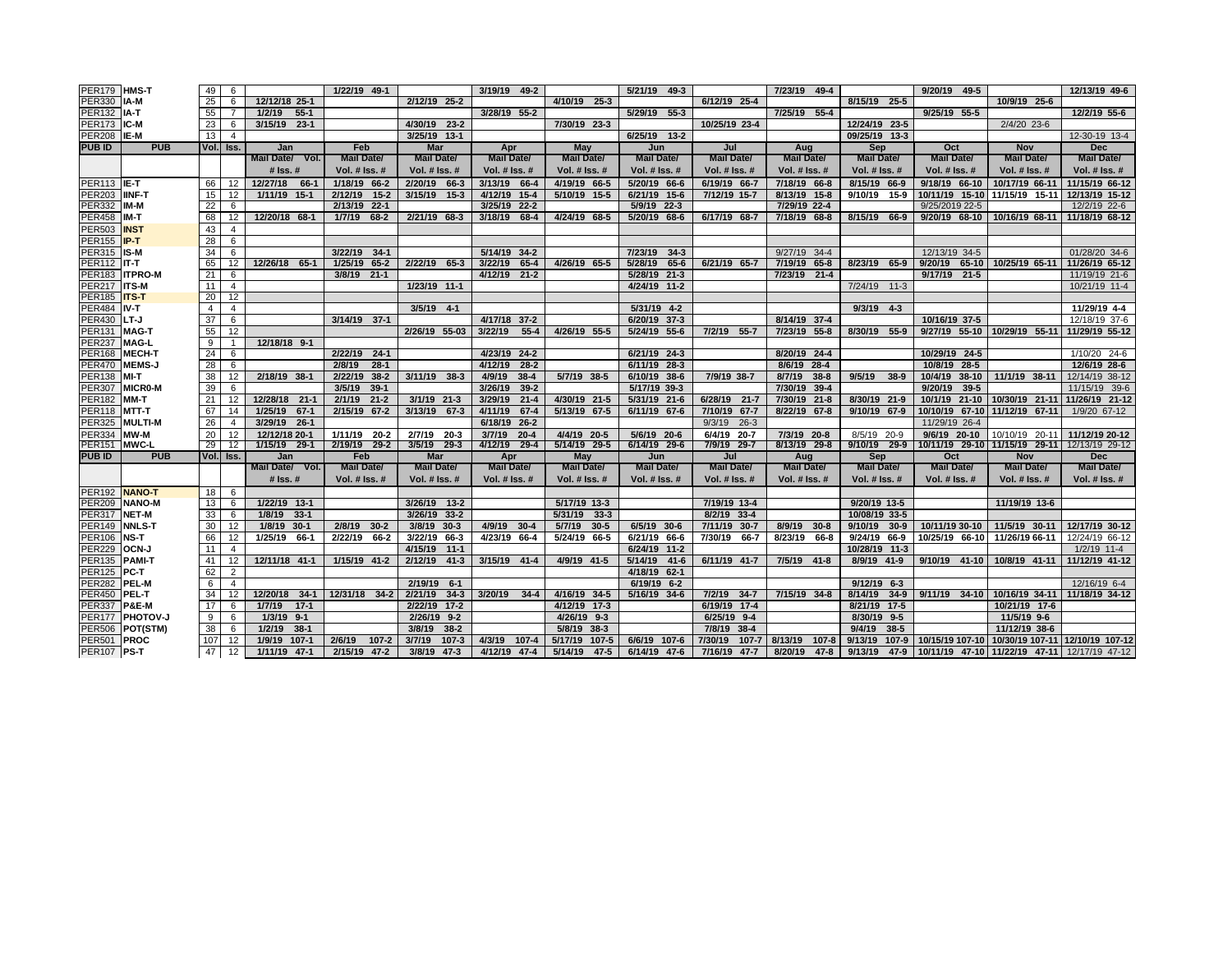| <b>PUBID</b>            | <b>PUB</b>                          | Vol. Iss.       |                | Jan                                                            | Feb               | <b>Mar</b>           | Apr                  | <b>May</b>        | Jun               | Jul               | Aug                  | Sep               | Oct               | <b>Nov</b>                    | <b>Dec</b>        |
|-------------------------|-------------------------------------|-----------------|----------------|----------------------------------------------------------------|-------------------|----------------------|----------------------|-------------------|-------------------|-------------------|----------------------|-------------------|-------------------|-------------------------------|-------------------|
|                         |                                     |                 |                | Mail Date/ Vol.                                                | <b>Mail Date/</b> | <b>Mail Date/</b>    | <b>Mail Date/</b>    | <b>Mail Date/</b> | <b>Mail Date/</b> | <b>Mail Date/</b> | <b>Mail Date/</b>    | <b>Mail Date/</b> | <b>Mail Date/</b> | <b>Mail Date/</b>             | <b>Mail Date/</b> |
|                         |                                     |                 |                | # Iss. #                                                       | Vol. # Iss. #     | Vol. # Iss. #        | Vol. # Iss. #        | Vol. # Iss. #     | Vol. # Iss. #     | Vol. # Iss. #     | Vol. # Iss. #        | Vol. # Iss. #     | Vol. # Iss. #     | Vol. # Iss. #                 | Vol. # Iss. #     |
| PER148 PT-L             |                                     | 31              | 6              |                                                                | 2/19/19 31-1      |                      | 4/16/19 31-2         |                   | 6/14/19 31-3      |                   | 8/16/19 31-4         |                   | 10/18/19 31-5     |                               | $1/7/20$ 31-6     |
| <b>PER309</b>           | <b>PULSE</b>                        | 10 <sup>1</sup> | 6              |                                                                |                   |                      |                      |                   |                   |                   |                      |                   |                   |                               |                   |
| <b>PER336</b>           | <b>PVC-M</b>                        | 18              | $\overline{4}$ |                                                                |                   | 5/10/19 18-1         |                      |                   | 8/20/19 18-2      |                   |                      | 12/6/19 18-3      |                   |                               | 01/31/20 18-4     |
| <b>PER143</b>           | <b>PWRD-T</b>                       | 34              | 6              |                                                                | 2/5/19<br>$34-1$  |                      | 4/1/19<br>$34-2$     |                   | 5/30/19 34-3      |                   | 7/31/19 34-4         |                   | 9/23/19 34-5      |                               | 11/27/19 34-6     |
| <b>PER144</b>           | <b>PWRS-T</b>                       | 34              | 6              | 1/4/19 34-1                                                    |                   | 2/27/19 34-2         |                      | 4/25/19 34-3      |                   | 6/25/19 34-4      |                      | $9/4/19$ 34-5     |                   | 11/4/19 34-6                  |                   |
| <b>PER134</b>           | TQE-J                               | 55              | 6              |                                                                | 2/5/19<br>$55-1$  |                      | 4/2/19 55-2          |                   | 5/31/19 55-3      |                   | 8/2/19 55-4          |                   | 10/1/19 55-5      |                               | 12/13/19 55-6     |
| <b>PER109 R-T</b>       |                                     | 68              | $\overline{4}$ |                                                                |                   | $68-1$<br>3/8/19     |                      |                   | 6/11/19 68-2      |                   |                      | $9/6/19$ 68-3     |                   |                               | 12/6/19 68-4      |
| <b>PER328</b>           | RA-M                                | 26              | $\overline{4}$ |                                                                |                   | 3/14/19 26-1         |                      |                   | 6/13/19 26-2      |                   |                      | $9/10/19$ 26-3    |                   |                               | 12/12/19 26-4     |
| <b>PER146 RO-T</b>      |                                     | 35              | 6              |                                                                | 2/12/19 35-1      |                      | 4/9/19 35-2          |                   | 6/13/19 35-3      |                   | 8/13/19 35-4         |                   | 10/8/19 35-5      |                               | 12/13/19 35-6     |
| <b>PER292</b>           | <b>RPMS-T</b>                       | $\mathbf{3}$    | 6              |                                                                | 1/8/19<br>$3-1$   |                      | 3/8/19<br>$3-2$      |                   | 5/10/19 3-3       |                   | $7/11/19$ 3-4        |                   | $9/10/19$ 3-5     |                               | 11/8/19 3-6       |
| <b>PER141</b>           | SAC-J                               | 37              | 12             | 12/21/18 37-1                                                  | 1/22/19 37-2      | 2/22/19 37-3         | 3/22/19<br>$37-4$    | 4/23/19 37-5      | 5/23/19 37-6      | 6/25/19 37-7      | 8/13/19 37-8         | 8/27/19 37-9      |                   | 9/20/19 37-10 10/22/19 37-11  | 1/24/20 37-12     |
| <b>PER145</b>           | SCM-T                               | 32              | $\overline{4}$ |                                                                | 2/1/19<br>$32-1$  |                      |                      | 5/7/19 32-2       |                   |                   | 8/2/19 32-3          |                   |                   | 11/08/19 32-4                 |                   |
| <b>PER338</b>           | S&P-M                               | 17              | 6              |                                                                | 3/22/19<br>$17-1$ |                      | 4/2/19 17-2          |                   | 5/14/19 17-3      |                   | 7/5/19 17-4          |                   | 8/30/19 17-5      |                               | 10/29/19 17-6     |
| <b>PER236</b>           | Isg-T                               | 10              | 6              | 1/3/19 10-1                                                    |                   | 2/26/19 10-2         |                      | 4/26/19 10-3      |                   | 6/27/19 10-4      |                      | 8/27/19 10-5      |                   | 10/29/19 10-6                 |                   |
| <b>PER127</b>           | SMC-T                               | 49              | 12             | echnology & Socie                                              | 1/22/19 49-2      | 2/22/19 49-3         | $3/22/19$ 49-4       | 4/19/19<br>$49-5$ | 5/21/19 49-6      | 6/21/19 49-7      | 7/23/19 49-8         | 8/23/19 49-9      | 9/24/19 49-10     | 10/22/19 49-11                | 11/26/19 49-12    |
| <b>PUBID</b>            | <b>PUB</b>                          | Vol. Iss.       |                | Jan                                                            | chnology & Soci   | Mar                  | Apr                  | May               | Jun               | Jul               | Aug                  | Sep               | Oct               | <b>Nov</b>                    | Dec               |
|                         |                                     |                 |                | Mail Date/ Vol.                                                | <b>Mail Date/</b> | <b>Mail Date/</b>    | <b>Mail Date/</b>    | <b>Mail Date/</b> | <b>Mail Date/</b> | <b>Mail Date/</b> | <b>Mail Date/</b>    | <b>Mail Date/</b> | <b>Mail Date/</b> | <b>Mail Date/</b>             | <b>Mail Date/</b> |
|                         |                                     |                 |                | $#$ Iss. $#$                                                   | Vol. $#$ Iss. $#$ | <b>Vol. # Iss. #</b> | <b>Vol. # Iss. #</b> | Vol. # Iss. #     | Vol. # Iss. #     | Vol. $#$ Iss. $#$ | <b>Vol. # Iss. #</b> | Vol. $#$ Iss. $#$ | Vol. # Iss. #     | Vol. $#$ Iss. $#$             | Vol. # Iss. #     |
|                         | <b>SMPTE</b>                        | 128             | 8              | 2/6/19 128-1                                                   |                   | 3/1/19 128-2         | 3/28/19 128-3        | 5/1/19 128-4      |                   | 8/1/19 128-5      | 8/1/19 128-6         | 9/9/19 128-7      | 10/2/19 128-8     | 11/19/19 128-9                |                   |
| <b>PER312</b>           | SOFT-M                              | 36              | 6              | 1/15/19<br>$36-1$                                              |                   | $36-2$<br>2/22/19    |                      | 4/16/19 36-3      |                   | 6/18/19 36-4      |                      | 08/20/19 36-5     |                   | 10/22/19 36-6                 |                   |
| <b>PER310</b>           | SP-M                                | 36              | 6              | 12/28/18 36-1                                                  |                   | 2/26/19 36-2         |                      | 4/30/19 36-3      |                   | 6/26/19 36-4      |                      | 9/10/19 36-5      |                   | 10/30/19 36-6                 |                   |
| PER500 SPEC             |                                     | 56              | 12             | 12/29/18 56-1                                                  | 1/29/19 56-2      | 2/28/19 56-3         | 3/29/19 56-4         | 4/29/19 56-5      | 5/29/19 56-6      | 6/28/19 56-7      | 07/29/19             | 08/30/19          | 09/30/19          | 10/31/19                      | 11/29/19          |
| <b>PER500</b>           | SPEC (Digital)                      | 56              | 12             | 01/02/19                                                       | 02/01/19          | 03/04/19             | 04/01/19             | 05/01/19          | 06/03/19          | 07/03/19          | 08/05/19             | 09/03/19          | 10/01/19          | 11/01/19                      | 12/02/19          |
| <b>PER327</b>           | SP-L                                | 26              | $\overline{4}$ |                                                                |                   |                      |                      |                   |                   |                   |                      |                   |                   |                               |                   |
| PER410 SSC-J            |                                     | 54              | 12             | 2/7/19 54-1                                                    | 2/11/19 54-2      | 3/1/19 54-3          | 4/3/19<br>$54 - 4$   | 5/1/19 54-5       | 6/4/19 54-6       | 7/2/19 54-7       | 7/29/19 54-8         | 8/29/19 54-9      | 10/1/19 54-10     | 10/30/19 54-11                | 12/3/19 54-12     |
| <b>PER222</b>           | <b>SSC-M</b>                        | 11              | $\overline{4}$ | 2/7/19<br>$11-1$                                               |                   |                      |                      |                   | 6/20/19 11-2      |                   |                      | 8/29/19 11-3      |                   | 11/15/19 11-4                 |                   |
|                         | PER215 STARS-J                      | 12              | 12             | $12-1$<br>2/5/19                                               | 3/14/19 12-2      | 4/2/19<br>$12 - 3$   | 4/2/19 12-4          | 6/10/19 12-5      | 7/26/19 12-6      | 8/13/19 12-7      | 9/27/19 12-8         | 10/7/19 12-9      | 12/5/19 12-10     | 1/13/20 12-11                 | 2/7/20 12-12      |
| PER235 STE-T            |                                     | 10              | $\overline{a}$ | 12/26/18 10-1                                                  |                   |                      | $3/29/19$ 10-2       |                   |                   | 6/25/19 10-3      |                      |                   | $9/26/19$ 10-4    |                               |                   |
| <b>PER471</b>           | STQE-J                              | 25              | 6              |                                                                | 2/12/19 25-1      |                      | 4/12/19 25-2         |                   | 6/11/19 25-3      |                   | 8/13/19 25-4         |                   | 10/11/19 25-5     |                               | 12/13/19 25-6     |
| <b>PER211</b>           | STSP-J                              | 13              | $\overline{2}$ |                                                                |                   |                      |                      |                   |                   |                   |                      |                   |                   |                               |                   |
| <b>PER140 T&amp;S-M</b> |                                     | 38              | $\overline{4}$ |                                                                |                   | 3/8/19 38-1          |                      |                   | 6/5/19 38-2       |                   |                      | $9/6/19$ 38-3     |                   |                               | 11/29/19 38-4     |
| <b>PER195</b>           | Thz-T                               | $\overline{9}$  | 6              | $1/25/19$ 9-1                                                  |                   | $3/12/19$ 9-2        |                      | 5/15/19 9-3       |                   | 7/8/19 9-4        |                      | $9/11/19$ 9-5     |                   | 11/13/19 9-6                  |                   |
| PER162 VLSI-T           |                                     | 27              | 12             | $1/3/19$ 27-1                                                  | 2/5/19<br>$27-2$  | 3/1/19 27-3          | 3/29/19 27-4         | 5/2/19 27-5       | 5/28/19 27-6      | 7/5/19 27-7       | 7/30/19 27-8         | 8/30/19 27-9      | 10/1/19 27-10     | 10/30/19 27-11                | 11/29/19 27-12    |
| PER340 VT-M             |                                     | 14              | $\overline{4}$ |                                                                |                   | 2/12/19 14-1         |                      |                   | 5/24/19 14-2      |                   |                      | 8/19/19 14-3      |                   |                               | 11/23/19 14-4     |
| <b>PER108 VT-T</b>      |                                     | 68              | 12             |                                                                |                   |                      |                      |                   |                   |                   |                      |                   |                   |                               |                   |
| <b>PER329</b>           | $Twc-m$                             | 26              | 6              |                                                                | 3/5/19 26-1       |                      | 4/26/19 26-2         |                   | 6/28/19 26-3      |                   | 8/23/19 26-4         |                   | 10/25/19 26-5     |                               |                   |
| <b>PER193</b>           | <b>WC-T</b>                         | 18              | 12             | 1/18/2019 18-1                                                 | 2/15/19 18-2      | 3/19/19<br>$18-3$    | 4/12/19 18-4         | 5/14/19 18-5      | 6/7/19 18-6       | 7/16/19 18-7      | 8/20/19 18-8         | 9/17/19 18-9      |                   | 10/15/19 18-10 11/15/19 18-11 | 12/17/19 18-12    |
| <b>PER050</b>           | <b>WIE-M</b>                        | 13              | $\overline{2}$ |                                                                |                   |                      |                      |                   | 5/10/19 13-1      |                   |                      |                   |                   |                               | 11/12/19 13-2     |
|                         | **COMM-L: First issue was in print. |                 |                | *E-M: This magazine is new and was published late in the year. |                   |                      |                      |                   |                   |                   |                      |                   |                   |                               |                   |

|                                                            | IEEE TRANSACTIONS/JOURNALS/MAGAZINES (w/ISSNs) |           |
|------------------------------------------------------------|------------------------------------------------|-----------|
|                                                            |                                                |           |
| Advanced Packaging (formerly CPMTB; In 2011-see CPMT)      | <b>ADVP-T</b>                                  | 1521-3323 |
| Aerospace & Electronic Systems Magazine                    | <b>AES-M</b>                                   | 0885-8985 |
| Aerospace & Electronic Systems (As of 2011 - online only.) | <b>AES-T</b>                                   | 0018-9251 |
| Annals of the History of Computing                         | AHC-M                                          | 1058-6180 |
| Antennas & Propagation Magazine                            | AP-M                                           | 1045-9243 |
| Antennas & Propagation                                     | AP-T                                           | 0018-926x |
| Antennas and Wireless Propagation Letters                  | AWP-L                                          | 1536-1225 |
| <b>Applied Superconductivity</b>                           | ASC-T                                          | 1051-8223 |
| Audio, Speech, and Language Processing                     | <b>ASL-T</b>                                   | 2329-9290 |
| <b>Automatic Control</b>                                   | AC-T                                           | 0018-9286 |
| Automatica Sinica                                          | AS-J                                           | 2329-9266 |
| Automation Science and Engineering                         | ASE-T                                          | 1545-5955 |
| Autonomous Mental Development (as of 2016 - See CDS-T)     | AMD-T                                          | 1943-0604 |
| <b>Biomedical Circuits and Systems</b>                     | <b>BCAS-T</b>                                  | 1932-4545 |
| <b>Biomedical Engineering</b>                              | <b>BME-T</b>                                   | 0018-9294 |
| Biomedical and Health Informatics (formerly ITB)           | BHI-J                                          | 2168-2194 |
| Broadcasting                                               | <b>BC-T</b>                                    | 0018-9316 |
| China Communications Magazine                              | <b>CHINA-M</b>                                 | 1673-5447 |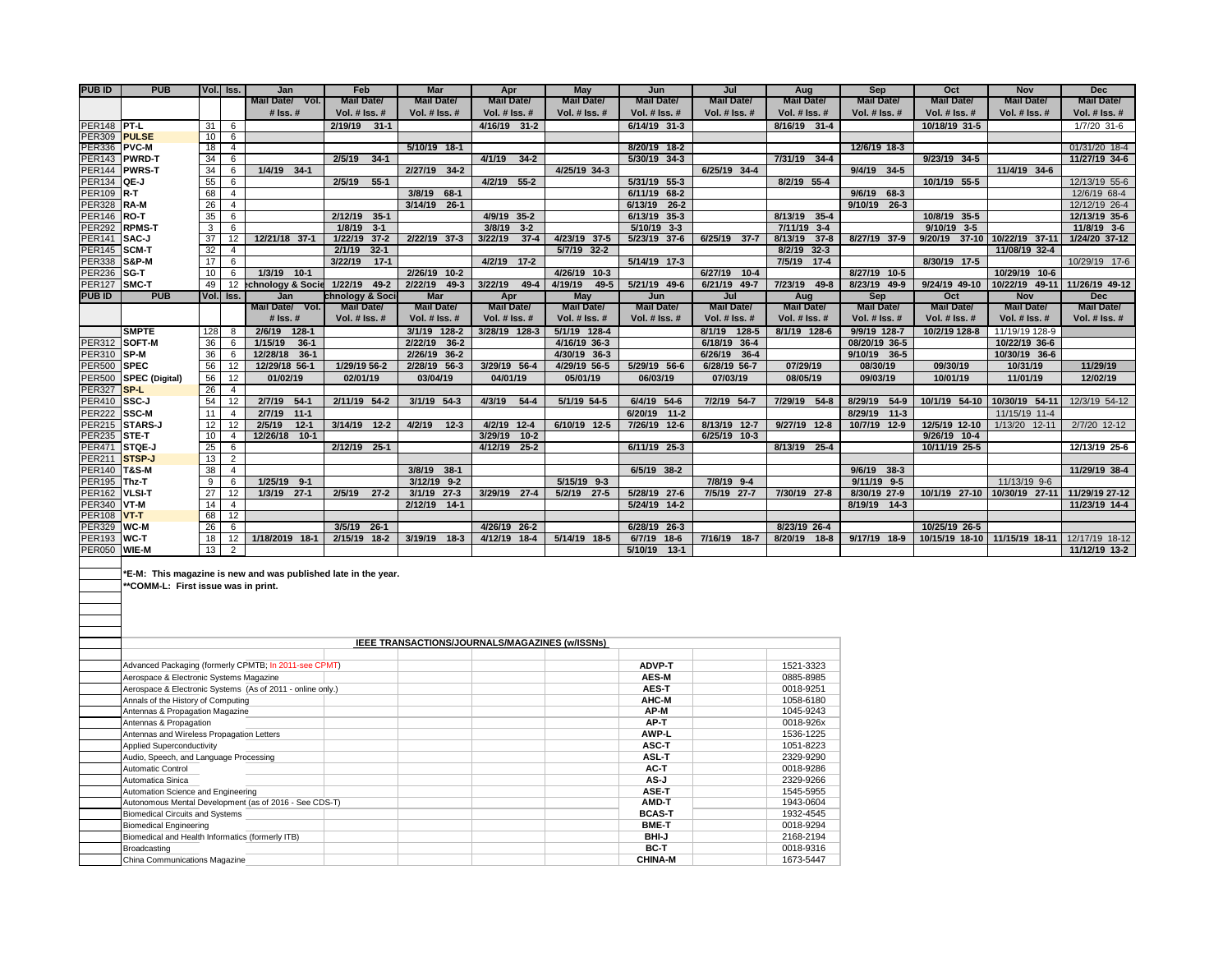| Circuits & Devices Magazine (Ceased Publication)                |  |  | C&D-M                 | 8755-3996 |
|-----------------------------------------------------------------|--|--|-----------------------|-----------|
| Circuits and Systems Magazine                                   |  |  | <b>CAS-M</b>          | 1531-636X |
| Circuits & Systems Part 1: Regular Papers                       |  |  | CAS1-T                | 1549-8328 |
| Circuits & Systems Part 2: Express Briefs                       |  |  | CAS2-T                | 1549-7747 |
| Circuits & Systems for Video Technology                         |  |  | <b>CSVT-T</b>         | 1051-8215 |
| Cloud Computing Magazine (Online Plus)                          |  |  | CC-M                  | 2325-6095 |
| <b>Cloud Computing</b>                                          |  |  | CC-T                  | 2168-7161 |
| Cognitive and Developmental Systems (formerly AMD-T)            |  |  | CDS-T                 | 2379-8920 |
| <b>Communications Letters</b>                                   |  |  | <b>COMM-L</b>         | 1089-7798 |
| <b>Communications Magazine</b>                                  |  |  | <b>COMM-M</b>         | 0163-6804 |
| Communications                                                  |  |  | <b>COMM-T</b>         | 0090-6778 |
| Components & Packaging Technologies (In 2011-see CPMT)          |  |  | CAPT-T                | 1521-3331 |
| Components, Packaging and Manufacturing Technology              |  |  | <b>CPMT-T</b>         | 2156-3950 |
| Computational Biology and Bioinformatics                        |  |  | CBB-T                 | 1545-5963 |
| Computational Intelligence Magazine                             |  |  | CI-M                  | 1556-603X |
| Computational Intelligence and AI in Games                      |  |  | <b>CIAIG-T</b>        | 1943-068X |
| Computer                                                        |  |  | C-M                   | 0018-9162 |
| Computer-Aided Design of Integrated Circuits & Systems          |  |  | CAD-T                 | 0278-0070 |
| <b>Computer Architecture Letters</b>                            |  |  | CA-L                  | 1556-6056 |
| Computer Graphics & Applications Magazine                       |  |  | CG&A-M                | 0272-1716 |
| Computers                                                       |  |  | C-T                   | 0018-9340 |
| Computing in Science & Engineering                              |  |  | CiSE-M                | 1521-9615 |
| Consumer Electronics Magazine                                   |  |  | CE-M                  | 2162-2248 |
| <b>Consumer Electronics</b>                                     |  |  | CE-T                  | 0098-3063 |
| Control Systems Magazine                                        |  |  | CS-M                  | 1066-033X |
| <b>Control Systems Technology</b>                               |  |  | <b>CST-T</b>          | 1063-6536 |
| Cybernetics (formerly SMC-B)                                    |  |  | CYB-T                 | 2168-2267 |
| Dependable and Secure Computing                                 |  |  | <b>DSC-T</b>          | 1545-5971 |
| Design & Test of Computers                                      |  |  | <b>D&amp;T-M</b>      | 2168-2356 |
| Device and Materials Reliability                                |  |  | DMR-T                 | 1530-4388 |
| Dielectrics & Electrical Insulation                             |  |  | DEI-T                 | 1070-9878 |
| Display Technology                                              |  |  | DT-J                  | 1551-319X |
| Education                                                       |  |  | E-T                   | 0018-9359 |
| <b>Electrical Insulation Magazine</b>                           |  |  | EI-M                  | 0883-7554 |
| <b>Electrification Magazine</b>                                 |  |  | E-M                   | 2325-5897 |
| Electromagnetic Compatibility Magazine                          |  |  | <b>EMC-M</b>          | 2162-2264 |
| Electromagnetic Compatibility                                   |  |  | <b>EMC-T</b>          | 0018-9375 |
| <b>Electron Devices</b>                                         |  |  | ED-T                  | 0018-9383 |
| <b>Electron Device Letters</b>                                  |  |  | ED-L                  | 0741-3106 |
| Electronics Packaging Manufacturing (In 2011-see CPMT)          |  |  | EPM-T                 | 1521-334X |
| <b>Embedded Systems Letters</b>                                 |  |  | ES-L                  | 1943-0663 |
| Emerging and Selected Topics in Circuits and Systems            |  |  | <b>ETCAS-J</b>        | 2156-3357 |
| Emerging and Selected Topics in Power Electronics               |  |  | <b>ESTPE-J</b>        | 2168-6777 |
| <b>Energy Conversion</b>                                        |  |  | EC-T                  | 0885-8969 |
| <b>Engineering Management</b>                                   |  |  | EM-T                  | 0018-9391 |
| <b>Engineering Management Review</b>                            |  |  | EM-R                  | 0360-8581 |
|                                                                 |  |  | EVC-T                 | 1089-778X |
| <b>Evolutionary Computation</b><br><b>Fuzzy Systems</b>         |  |  | <b>FUZZ-T</b>         | 1063-6706 |
| Geoscience & Remote Sensing Letters                             |  |  | GRS-L                 | 1545-598X |
|                                                                 |  |  | <b>GRS-T</b>          | 0196-2892 |
| Geoscience & Remote Sensing                                     |  |  |                       |           |
| Haptics                                                         |  |  | H-T<br>HMS-T          | 1939-1412 |
| Human-Machine Systems (formerly SMC-C)                          |  |  |                       | 2168-2291 |
| Image Processing                                                |  |  | IP-T                  | 1057-7149 |
| Industrial Electronics Magazine                                 |  |  | IE-M                  | 1932-4529 |
| <b>Industrial Electronics</b>                                   |  |  | IE-T<br><b>IINF-T</b> | 0278-0046 |
| Industrial Informatics                                          |  |  |                       | 1551-3203 |
| <b>Industry Applications Magazine</b>                           |  |  | IA-M                  | 1077-2618 |
| <b>Industry Applications</b>                                    |  |  | IA-T                  | 0093-9994 |
| Information Forensics and Security                              |  |  | IFS-T                 | 1556-6013 |
| Information Technology in Biomedicine (In 2013 - Renamed BHI-J) |  |  | <b>ITB-T</b>          | 1089-7771 |
| Information Theory                                              |  |  | IT-T                  | 0018-9448 |
| The Institute                                                   |  |  | INST                  | 1050-1797 |
| Instrumentation & Measurement Magazine                          |  |  | IM-M                  | 1094-6969 |
| Instrumentation & Measurement                                   |  |  | IM-T                  | 0018-9456 |
| Intelligent Systems Magazine                                    |  |  | IS-M                  | 1541-1672 |
| Intelligent Transportation Systems                              |  |  | <b>ITS-T</b>          | 1524-9050 |
| Internet Computing Magazine                                     |  |  | IC-M                  | 1089-7801 |
| IT Professional Magazine                                        |  |  | <b>ITPRO-M</b>        | 1520-9202 |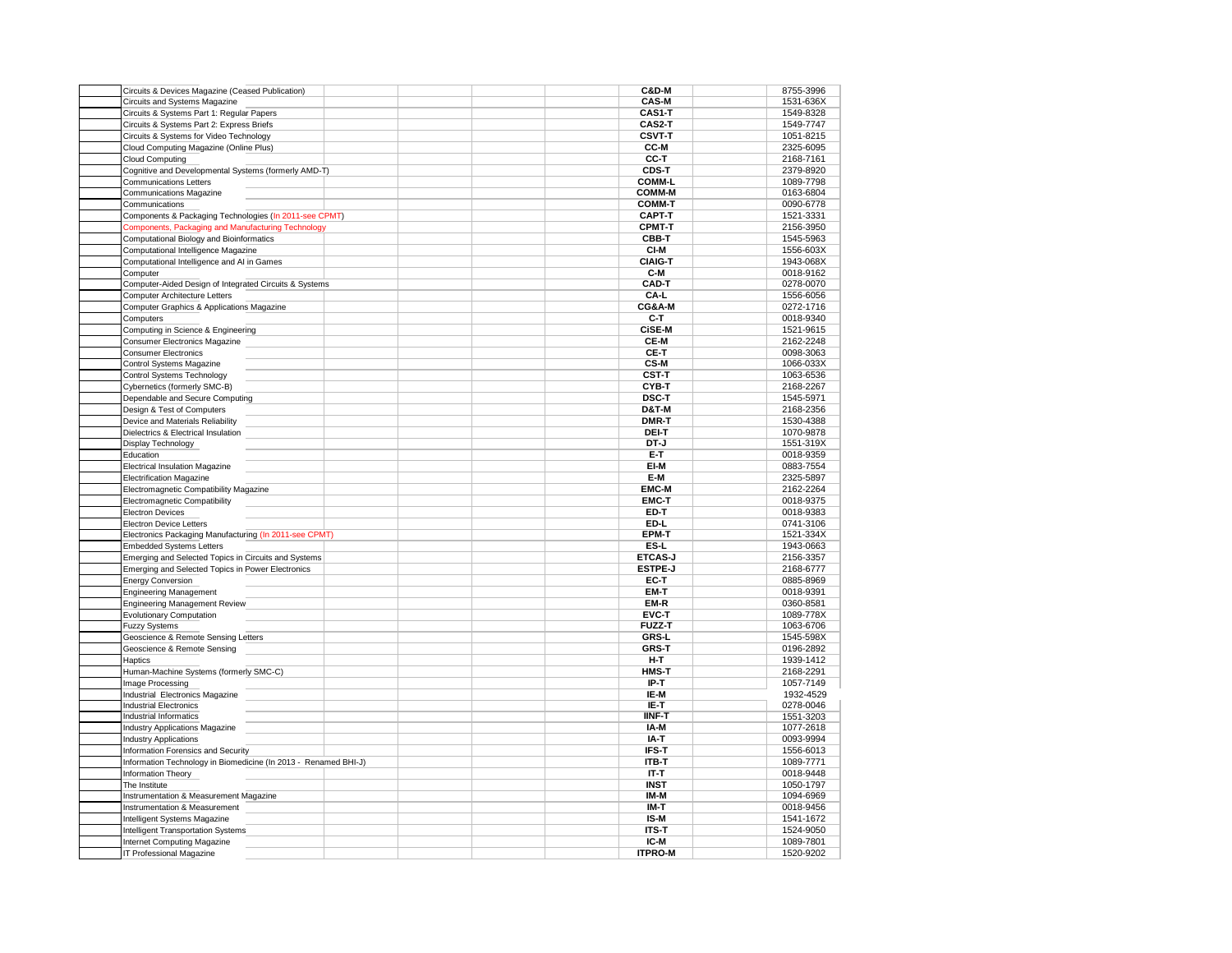| Knowledge & Data Engineering                                     |  | KDE-T            | 1041-4347 |
|------------------------------------------------------------------|--|------------------|-----------|
| Lightwave Technology                                             |  | LT-J             | 0733-8724 |
| Magnetics                                                        |  | <b>MAG-T</b>     | 0018-9464 |
| Magnetics Letters                                                |  | <b>MAG-L</b>     | 1949-307X |
| Mechatronics                                                     |  | <b>MECH-T</b>    | 1083-4435 |
|                                                                  |  | MI-T             | 0278-0062 |
| Medical Imaging                                                  |  |                  |           |
| Micro Magazine                                                   |  | MICR0-M          | 0272-1732 |
| Microelectromechanical Systems                                   |  | <b>MEMS-J</b>    | 1057-7157 |
| Microwave Magazine                                               |  | MW-M             | 1527-3342 |
| Microwave and Wireless Components Letters                        |  | <b>MWC-L</b>     | 1531-1309 |
| Microwave Theory & Techniques                                    |  | MTT-T            | 0018-9480 |
| <b>Mobile Computing</b>                                          |  | MC-T             | 1536-1233 |
| Multimedia Magazine                                              |  | <b>MULT-M</b>    | 1070-986X |
| Multimedia                                                       |  | MM-T             | 1520-9210 |
| Nanobioscience                                                   |  | NB-T             | 1536-1241 |
| Nanotechnology                                                   |  | <b>NANO-T</b>    | 1536-125X |
| Nanotechnology Magazine                                          |  | <b>NANO-M</b>    | 1932-4510 |
| Network Magazine                                                 |  | NET-M            | 0890-8044 |
| Networking                                                       |  | <b>NET-T</b>     | 1063-6692 |
|                                                                  |  | <b>NNLS-T</b>    |           |
| Neural Networks and Learning Systems (formerly Neural Networks)  |  |                  | 2162-237X |
| Neural Systems and Rehabilitation Engineering                    |  | <b>NSRE-T</b>    | 1534-4320 |
| Nuclear Science                                                  |  | NS-T             | 0018-9499 |
| Oceanic Engineering                                              |  | OE-J             | 0364-9059 |
| Optical Communications and Networking                            |  | OCN-J            | 1943-0620 |
| Parallel & Distributed Systems                                   |  | <b>PDS-T</b>     | 1045-9219 |
| Pattern Analysis & Machine Intelligence                          |  | <b>PAMI-T</b>    | 0162-8828 |
| Pervasive Computing Magazine                                     |  | <b>PVC-M</b>     | 1536-1268 |
| Photonics Technology Letters                                     |  | PT-L             | 1041-1135 |
| Photovoltaics                                                    |  | <b>PHOTOV-J</b>  | 2156-3381 |
| Plasma Science                                                   |  | PS-T             | 0093-3813 |
| Potentials Magazine                                              |  | POT(STM)         | 0278-6648 |
| Power & Energy Magazine                                          |  | <b>P&amp;E-M</b> | 1540-7977 |
| Power Delivery                                                   |  | <b>PWRD-T</b>    | 0885-8977 |
| Power Electronics                                                |  | PEL-T            | 0885-8993 |
|                                                                  |  |                  |           |
| Power Electronics Magazine                                       |  | PE-M             | 1540-7977 |
| Power Systems                                                    |  | <b>PWRS-T</b>    | 0885-8950 |
| Proceedings of the IEEE                                          |  | <b>PROC</b>      | 0018-9219 |
| <b>Product Safety Engineering</b>                                |  | PSE-J            | 1556-6099 |
| Professional Communication                                       |  | PC-T             | 0361-1434 |
| Pulse (formerly EMB)                                             |  | <b>PULSE</b>     | 2154-2287 |
| Quantum Electronics                                              |  | QE-J             | 0018-9197 |
| Reliability                                                      |  | R-T              | 0018-9529 |
| <b>RITA</b>                                                      |  | <b>RITA</b>      | 1932-8540 |
| Robotics                                                         |  | RO-T             | 1552-3098 |
| Robotics & Automation Magazine                                   |  | RA-M             | 1070-9932 |
| Security & Privacy Magazine                                      |  | <b>S&amp;P-M</b> | 1540-7993 |
| Selected Areas in Communication                                  |  | SAC-J            | 0733-8716 |
| Selected Topics in Applied Earth Observations and Remote Sensing |  | STARS-J          | 1939-1404 |
|                                                                  |  | STSP-J           |           |
| Selected Topics in Signal Processing                             |  |                  | 1932-4553 |
| Selected Topics in Quantum Electronics                           |  | STQE-J           | 1077-260X |
| Semiconductor Manufacturing                                      |  | SCM-T            | 0894-6507 |
| Sensors Journal                                                  |  | SEN-J            | 1530-437X |
| <b>Signal Processing Letters</b>                                 |  | SP-L             | 1070-9908 |
| Signal Processing Magazine                                       |  | SP-M             | 1053-5888 |
| Signal Processing                                                |  | SP-T             | 1053-587X |
| Smart Grid                                                       |  | SG-T             | 1949-3053 |
| SMPTE Motion Imaging Journal                                     |  | <b>SMPTE</b>     | 2160-2492 |
| Software Engineering                                             |  | SE-T             | 0098-5589 |
| Software Magazine                                                |  | SOFT-M           | 0740-7459 |
| Solid State Circuits                                             |  | SSC-J            | 0018-9200 |
| Solid State Circuits Magazine                                    |  | <b>SSC-M</b>     | 1943-0582 |
| Spectrum                                                         |  | <b>SPEC-M</b>    | 0018-9235 |
|                                                                  |  | STE-T            |           |
| Sustainable Energy                                               |  |                  | 1949-3029 |
| Systems Journal                                                  |  | SYS-J            | 1932-8184 |
| Systems, Man & Cybernetics Magazine                              |  | SMC-M            | 2333-942X |
| Systems, Man & Cybernetics: Systems                              |  | SMC-T            | 2168-2216 |
| Technology & Society Magazine                                    |  | <b>T&amp;S-M</b> | 0278-0097 |
| Terahertz Science and Technology                                 |  | Thz-T            | 2156-342X |